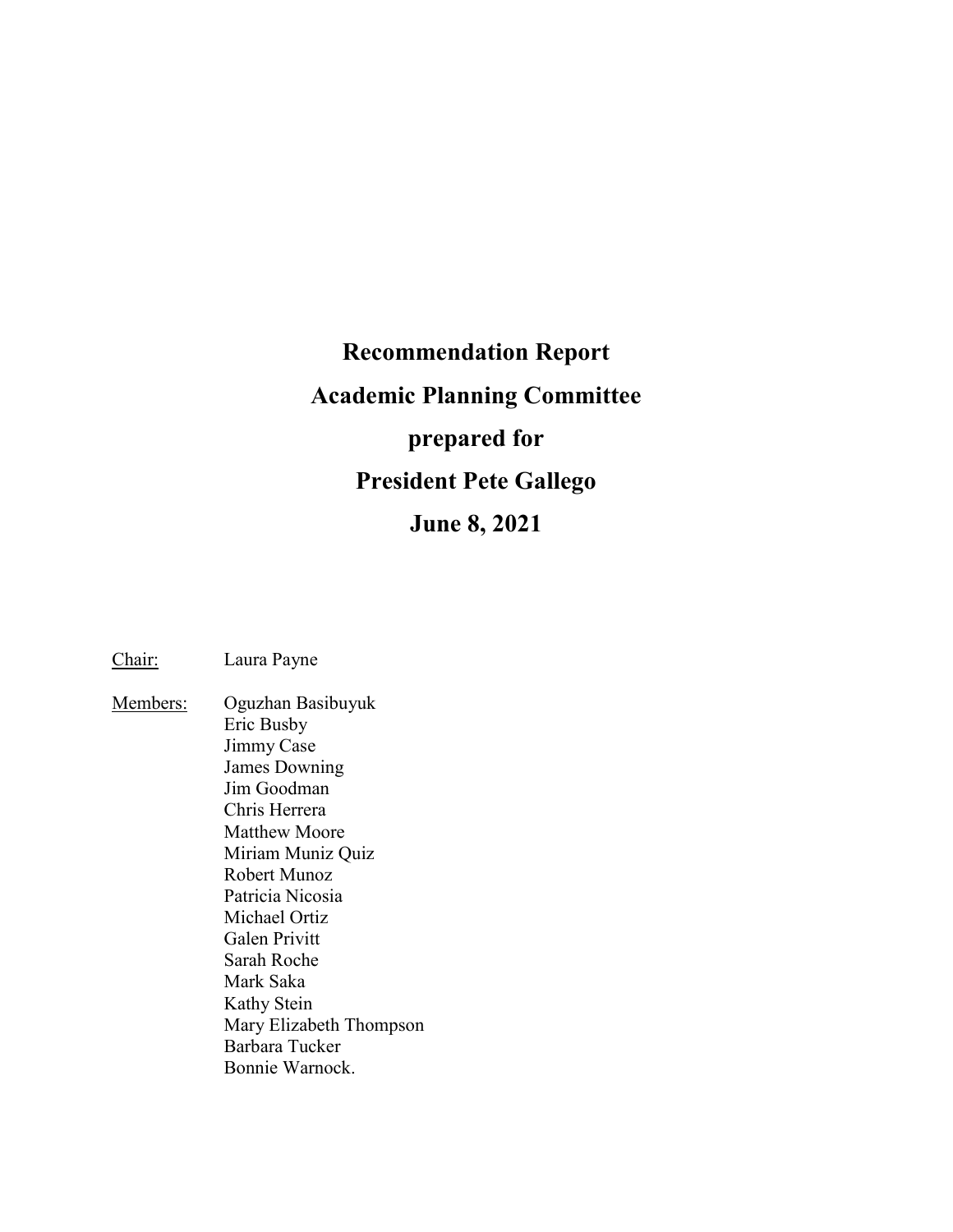## **Introduction**

On 3rd February 2021, then Provost, Dr. Robert Kinucan, recommended to Pete Gallego, Thirteenth President of Sul Ross State University, that he form the Academic Planning Committee (referred forthwith as APC or the Committee) as indicated in Chapter 2, Section 2.14 of the Sul Ross Faculty Handbook. The mandate may be found here:

[https://srinfo.sulross.edu/university-governance/wp](https://srinfo.sulross.edu/university-governance/wp-content/uploads/sites/26/final_9_1_19_faculty_handbook.pdf)[content/uploads/sites/26/final\\_9\\_1\\_19\\_faculty\\_handbook.pdf](https://srinfo.sulross.edu/university-governance/wp-content/uploads/sites/26/final_9_1_19_faculty_handbook.pdf) 

The initial recommendation and call for formation of the APC were largely based on findings of the Second Century Committee, which convened in October 2020 to examine budgetary measures, both academic and administrative, to improve the fiscal health of the University as it moves into its second century of existence. This committee, co-chaired by Dr. Robert Munoz, Vice President for Administrative Services at SRSU, Rio Grande College, and CJ Aragon, Rodeo Coach, reported its findings to President Gallego on 4<sup>th</sup> December 2020.

Dr. Kinucan's recommendation for the need to convene the APC was based on fiscal challenges created, in his words, by "the Covid-19 pandemic, static enrollment, a serious budget shortfall, and declining state support." On 13<sup>th</sup> April 2021, President Gallego convened the APC. Its charge was to "proceed pursuant to the rules of the Faculty Handbook, Chapter 2, Section 2.14 and make recommendations and findings as to the demand for classes in specific academic disciplines, the potential abolition of Department or programs, the appropriate number of faculty positions allocated to each Department or program, and the potential for consolidation of Departments or other academic reorganization."

This is the first convening of the APC in Sul Ross State University's 100-year history. The Committee is comprised of an array of faculty across all Colleges including representation from Alpine, Del Rio, Eagle Pass, and Uvalde. It includes senior faculty who have served the University for decades and much more junior faculty whose livelihoods and families could be significantly affected by any potential actions taken resulting from recommendations made in this report. The decisions derived by the Committee reflect a difficult yet objective realization of the University's fiscal realities. The Committee and its subsequent findings and recommendations presented in the following report focus on bolstering the future health and sustainability of our Institution.

While many of the fiscal challenges occurred well prior to the tenure of the majority of the membership of the Committee, the APC concluded that much of the problematic policies emanating from administrative decisions were powered by academic policies, ultimately necessitating irresponsible fiscal actions in order to sustain these practices. Thus, the Committee identified as its motivating mandate to both broadly and specifically examine academic policies across the university, some of which overlapped with and/or prompted more administrative and campus-oriented discussions, as well.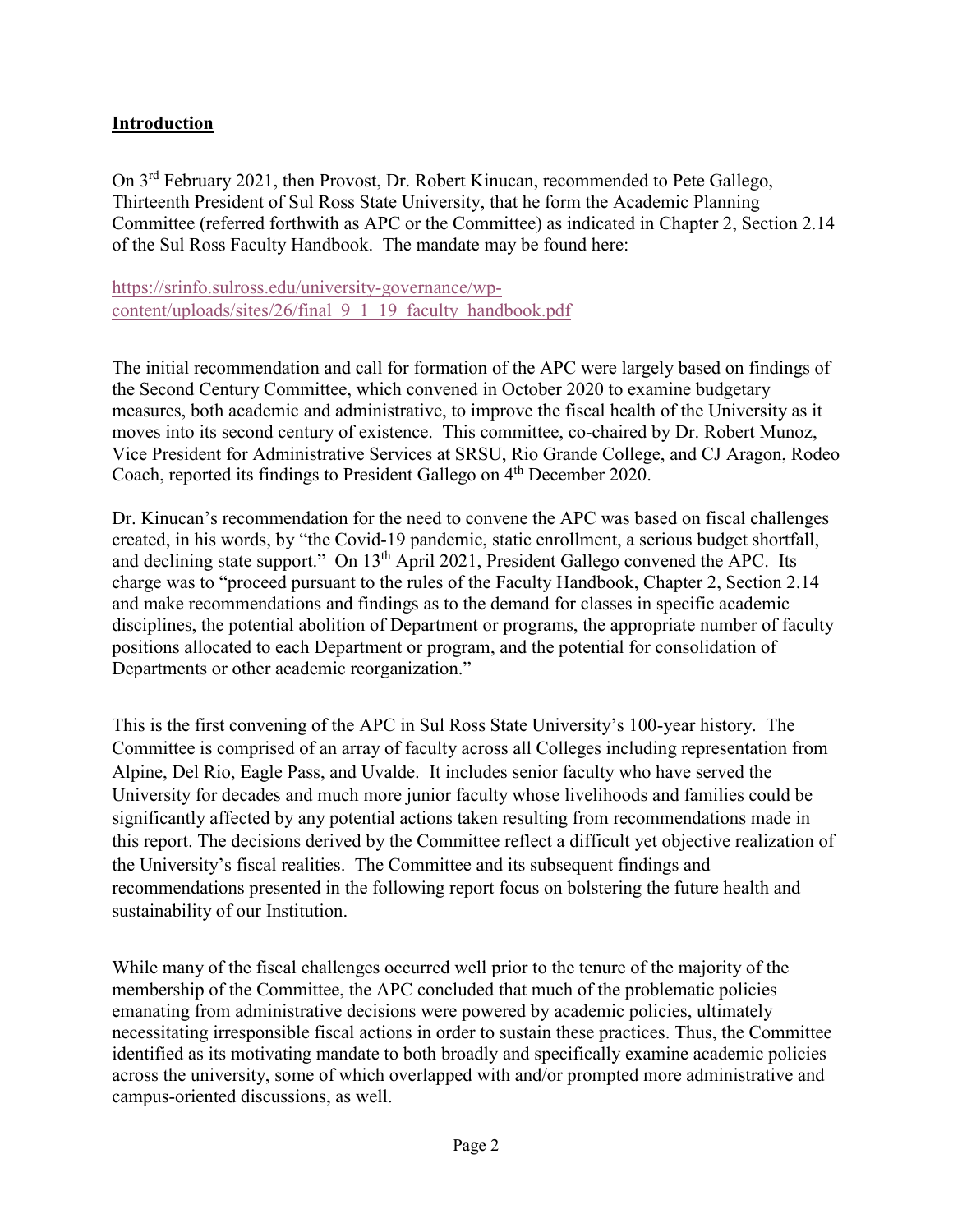Following the guidelines outlined in the Faculty Handbook, the intent of the Committee was to examine low-enrollment programs and other inefficiencies at the university and recommend closures or streamlining of some programs, in addition to other cost-saving measures to improve the future quality of academic and administrative instruction for the future benefit of Sul Ross State University students.

The APC met during two multi-day retreats. The first occurred at SRSU-Del Rio, from 9<sup>th</sup>-10<sup>th</sup> May 2021, and the second at SRSU-Alpine,  $16<sup>th</sup> - 18<sup>th</sup>$  May 2021. The APC exhaustively examined data and policies in order to present recommendations regarding areas as outlined in the following patterns of university policies, both academic and administrative, many of which overlapped in our discussions and deliberations:

- I. Policy and procedure recommendations for improving quality of academic and administrative practices for the future.
- II. Academic consolidation of programs.
- III. Academic program exigency resulting in closure or decrease of programs.
- IV. Personnel recommendations.
- V. Other campus and administrative recommendations arising from the initial charge to committee.

As a point of order, the Committee agreed to conduct anonymous ballot votes for any recommendations at request of any member and at any stage of deliberations. In addition, the APC agreed to offer percentage recommendations on items lacking unanimity. Unanimity and percentages of votes are noted as parentheticals in this report. Other points not noted with parentheticals or percentages of votes were discussed as recommendations and were elaborated upon during debate and are included in this report based on non-voting group consensus. Some of the following points are those logically arising from the several days of discussions, and, after review of report, enjoy broad consensus as to their veracity as potentials for policy considerations. To the extent there were substantive reservations, these are noted parenthetically.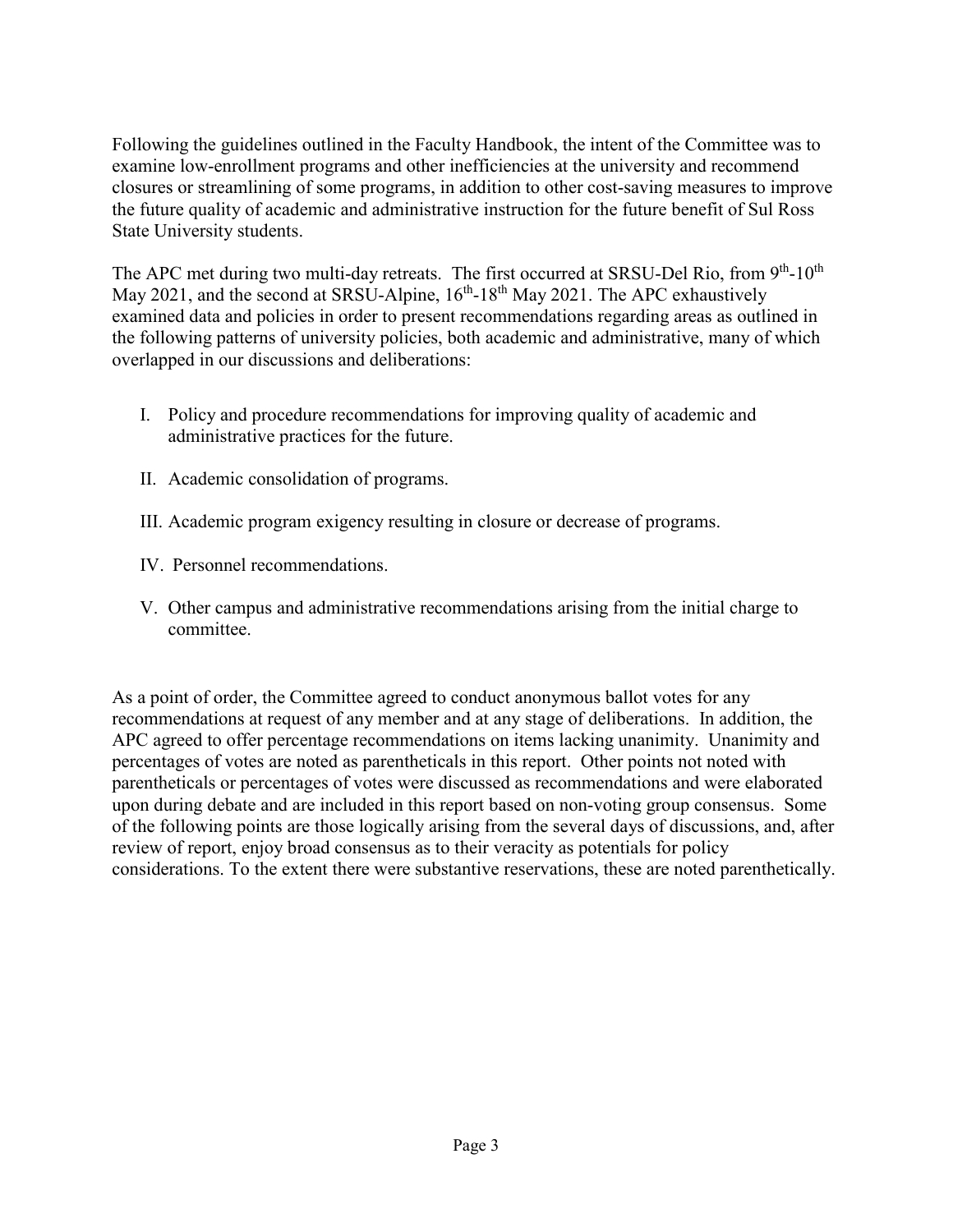The following report is prepared by Dr. Laura Payne, Professor of English and Dean of the College of Graduate Studies, serving as Chair of the Academic Planning Committee, for President Pete Gallego and is co-signed by the members of the APC. The report presents the recommendations and conclusions emanating from the Academic Planning Committee's findings with the intention of establishing sound academic and fiscal foundations for the successful future of Sul Ross State University's multiple campuses.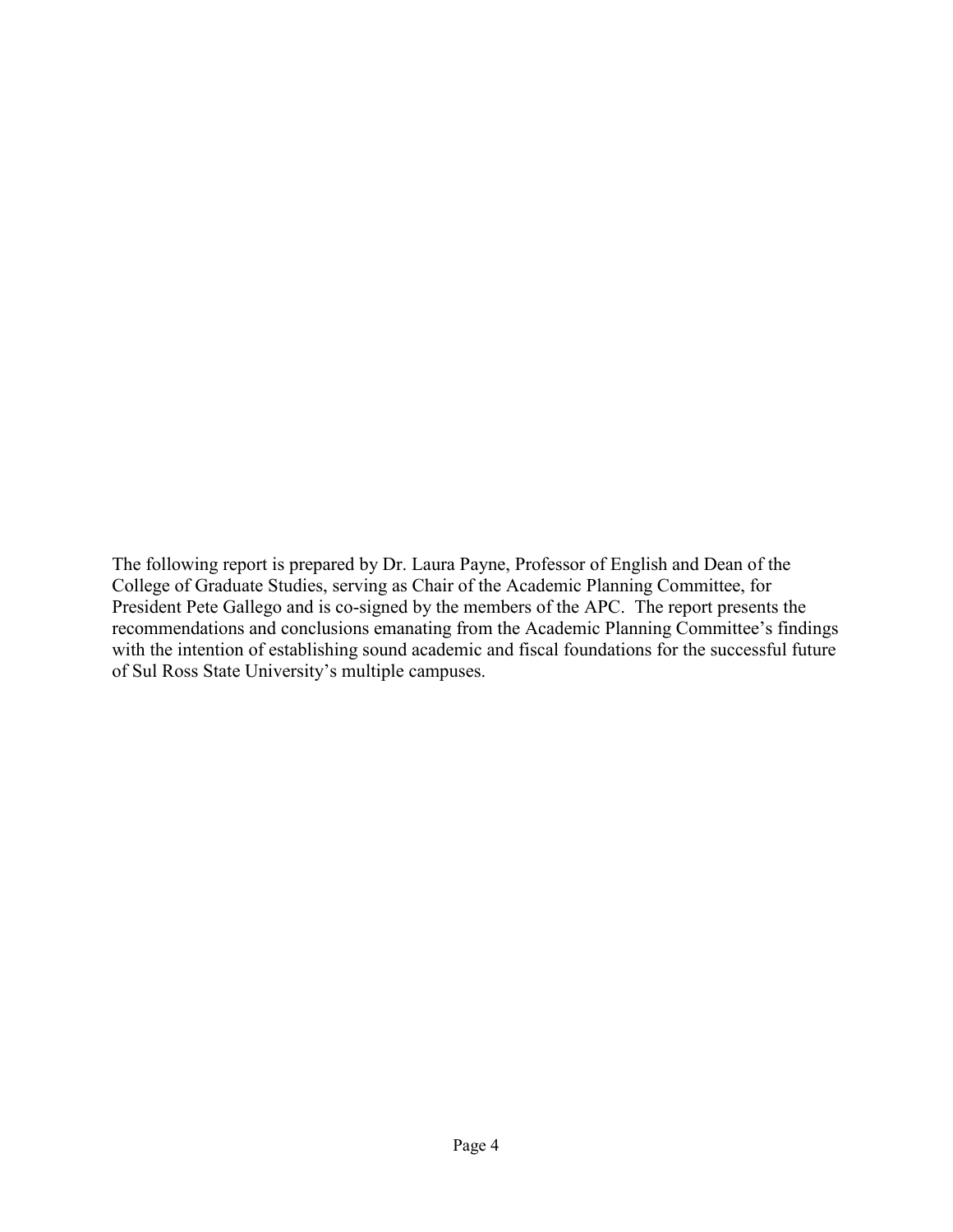#### **Recommendations**

#### **I. Policy and procedure recommendations for improving quality of academic and administrative practices for the future.**

The APC found that many of the institutional challenges at the university have occurred through years of systemic policy failures. These failures, it has been found by both APC and the Campus Culture and Efficiency Report from December 2020, derive from a lack of clearly codified and followed university policies surrounding and informing crucial practices of the institution. Rather, much of the procedures that have resulted in precarious financial foundations were found to have developed through unclear, opaque historical traditions lacking clarity and transparency.

Thus, the APC (most often unanimously) proposes the following policy and procedural recommendations. Any proposals not unanimously agreed upon in this and subsequent sections will be noted with the percentage votes in parentheticals.

- A. The President should reconstitute the Curriculum Council to a Curriculum Committee empowered by the President to begin Fall 2021. The Curriculum Committee will consist of tenured faculty and will serve as oversight of academic curricular planning to better assure economic and successful rotations and offerings across disciplines and campuses. The Committee will be moved away from an Assembly and Senate entity. If the Council wishes to continue as it currently exists (i.e. a review council of forms relating to change requests) that is the prerogative of the Assembly and Senate, but planning and oversight of the curriculum will fall to the President's Committee. Academic Deans serve exofficio on this committee. It was suggested we follow the Sam Houston State University model.
- B. The Provost should be charged beginning Fall 2021 with direct oversight of DOE, THECB, and SACS accreditation and be in consult with the legal authority regarding TEA. Discipline-specific accreditations would remain at the Dean/College levels.
- C. Graduate Assistant policies should be created by the Deans before Fall 2021 that reflect clear equity and standards. The university needs clear and codified guidelines for hiring practices, job descriptions, and work expectations published in the Administrative Policies and Procedures Manual. A model for Graduate Assistant allocation of resources – recruitment and institutional imperatives should be completed in this process. This is ongoing via academic Deans with Programs and Departments currently listing course position descriptions at HR. In June, the Graduate Dean will convene other academic Deans to consider and award stipends. This should also be codified as a process in the Administrative Policies and Procedures Manual.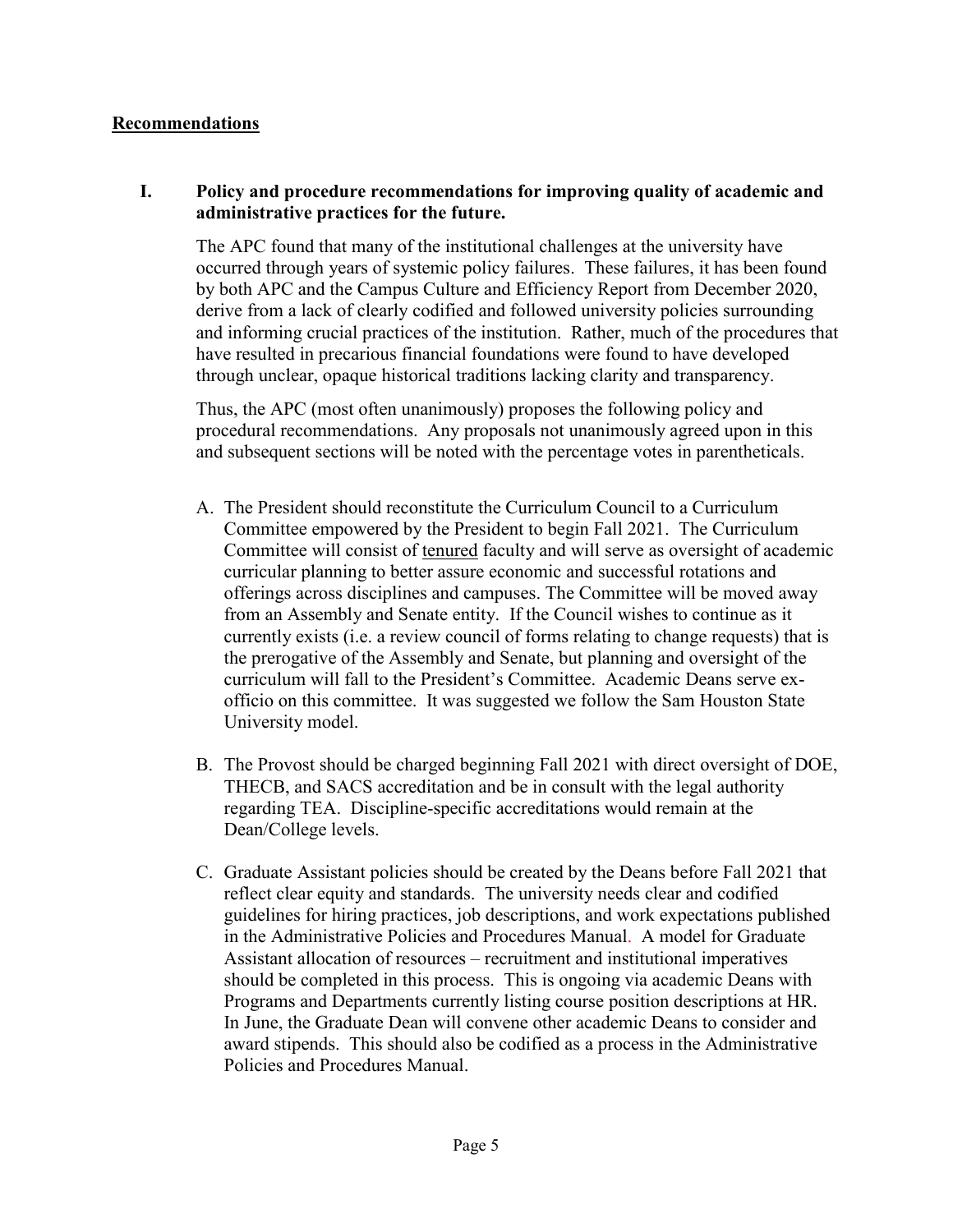- D. A Student Employment Policy should be created by the University before Fall 2021 that reflects clear equity and standards. The university needs codified guidelines for hiring practices published in the Administrative Policies and Procedures Manual.
- E. Both Academic and Administrative Remote Work Policies must be clearly established before 2021-22 appointment letters are distributed. The Academic Deans should create and codify this policy in the Faculty Handbook for academics. The President and Executive Cabinet should create and codify this policy in Administrative Policies and Procedures Manual for administrative personnel.
- F. The University should establish an Offsite Pedagogy Policy before Fall 2021 that establishes stronger protocols for technology classrooms at all campuses—this is of particular concern for RGC offsite student experiences but also will affect Alpine as we transition to one curriculum.
- G. The University should review Department and Chair policies regarding minimum department-size considerations which necessitate that designation. The Deans should consider and recommend restructuring Departments and subsequent Chairs to reduce the array by Fall 2022. In this consideration, Deans will examine the size of a Department and then consider if it instead should be considered a Program with a Director. In addition, stipends should be examined based on size and responsibilities of Chairs versus those of Program Directors. Decentralizing Departmental responsibilities across various Programs could serve to create more equity of labor as service to University rather than focusing all administrative responsibilities to one Chair necessitating stipends. Equity of Departmental size then becomes more consistent and transparent. The merging of curricula across campuses also should be a consideration for possible cost savings regarding stipends and responsibilities.
- H. The University should create standardized minimum Departmental website standards and set updates on the academic calendar as a required task each semester or year beginning Fall 2022. Department Heads will be accountable for ensuring timely updates are made.
- I. A course enrollment shortfall policy/faculty workload policy should be established by Fall 2021. The Deans should codify real expectations such as tutoring hours with verifiable enforcements. As an example, a course is equivalent to ten hours/week tutoring. In addition, faculty assigned to institutes, etcetera, as part of a course-release agreement should not also receive university stipends, as the stipend is, per force, a component of their salary.
- J. Definitions of Faculty Rank with and without tenure must be established and clearly codified in the Faculty Handbook by Fall 2022. We recommend writing clear descriptions of the ranks and expectations for those ranks. In addition, the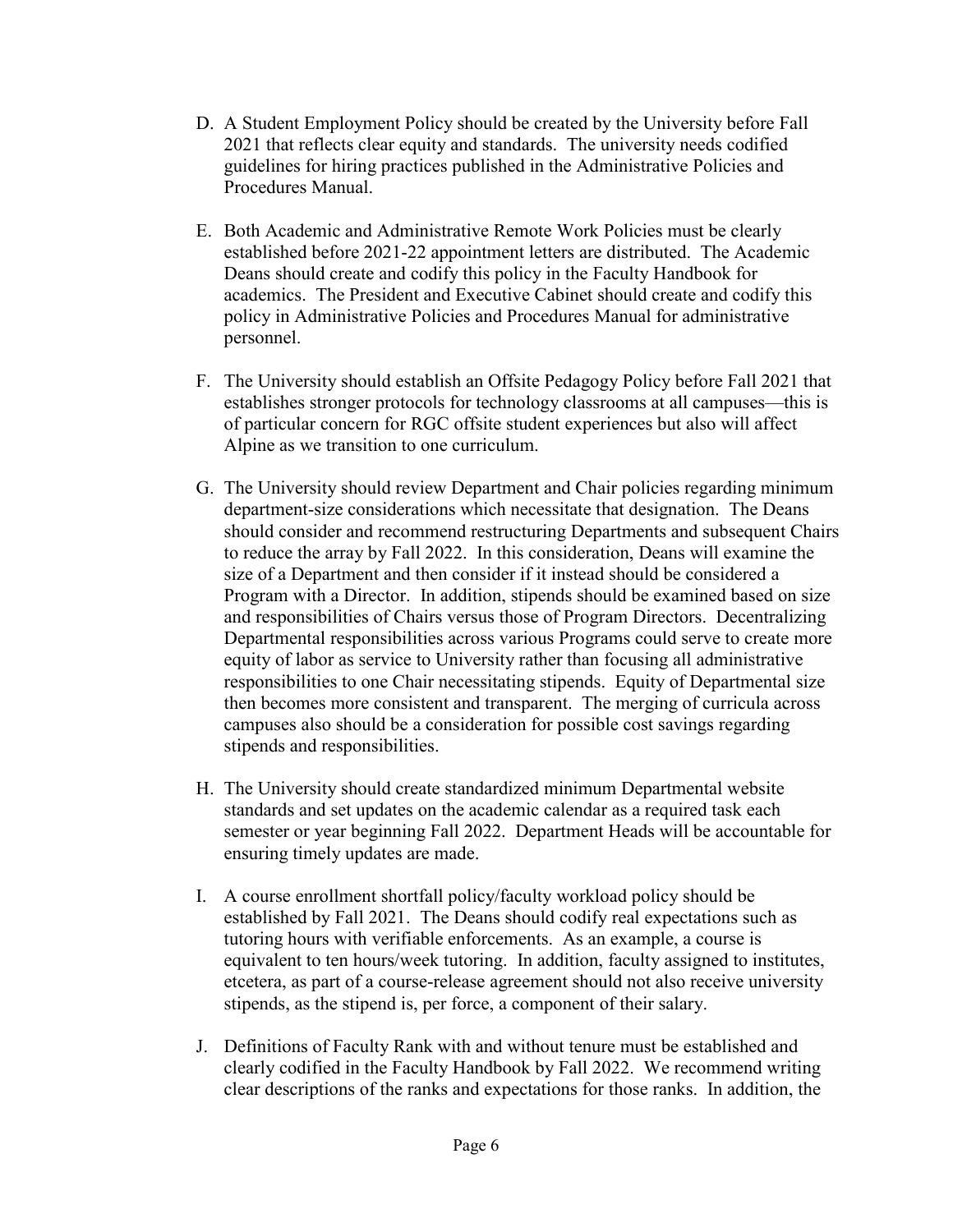University should consider reconstituting long-held faculty policies such as discontinuing tenure-track instructors so the University aligns with the Texas State University System policies and more closely matches the trend of other institutions of higher education. The University should reconsider its history of allowing promotion without tenure, which is not the common practice. Finally, the university should reconsider its policy of separating initial tenure and promotion considerations. The standard is that Assistant Professors are considered for tenure and promotion in tandem; thus, no tenured Assistant Professors would be allowed, which is the current policy at the University.

- K. Tenure and Promotion University Standards should be established and clearly codified and published by Fall 2022. Aspects such as standardized, defined office hours, defined service components (e.g. advising, clubs/organizations sponsorship, recruiting, etc., be outlined), defined research requirements be described, and defined SCH production be explained. In addition, Tenure-Track Standards and Policies must be written, codified, and published in a contractual manner. In addition to the annual faculty evaluation for teaching, we recommend a third-year review for tenure-track faculty be established as a required standard at the university. Consideration should be given to establish professional development standards for all faculty and be included in standard professional development opportunities at the institution (examples would be training for distance education courses, etcetera). This Committee recommends updating pay plan policies for Tenure and Promotion. In terms of College/Departmental Tenure and Promotion standards, they should codify what each College expects, as the standards could differ across the curriculum. Dates for certain tenure steps including initial mentoring meetings and trainings should all be placed on the academic calendar. All of this should be mandated and published in the Faculty Handbook.
- L. The process for Faculty Evaluation Form 3 and Form 4 was reviewed several years ago with recommendations for revisions made by Alpine's Faculty Assembly to Academic Affairs with no resulting action. Along with RGC's Faculty Senate, the recommendations should be reviewed and implemented to allow for a more thoughtful and legitimate evaluation process to occur.
- M. The Post-tenure Review Policy should be reviewed and revised to clearly outline protocols and enforcements of results. This includes three-year review cycles and probation standards.
- N. Non-tenure-track instructional faculty evaluation should be more clearly established and enforced as a method to determine renewal of contracts.
- O. Instructional Appointment Letters should consistently be delivered in July of each year.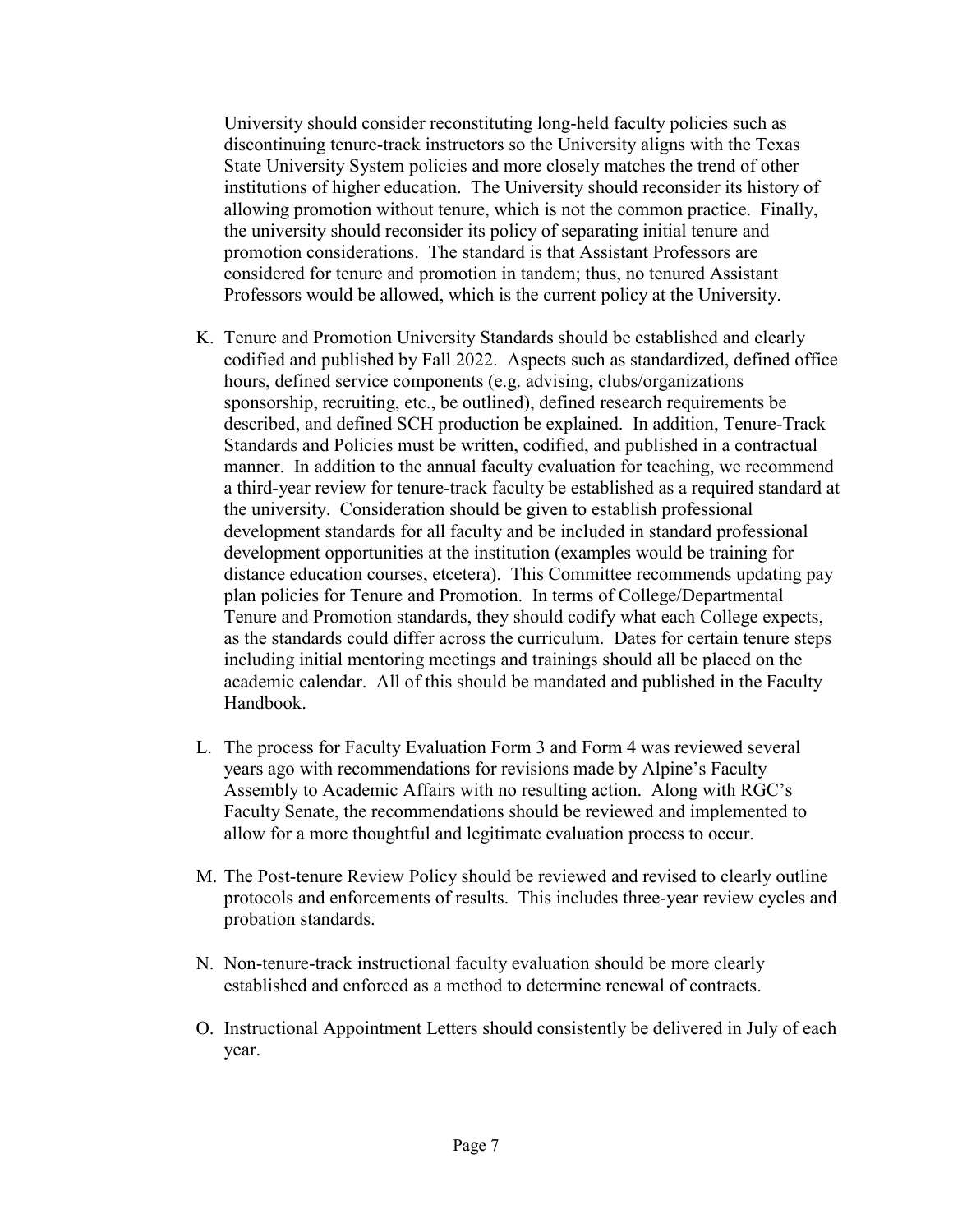- P. The Sul Ross, Alpine, and Sul Ross, Rio Grande, campuses should create and codify a Single Curriculum Policy by Fall 2022 in which all shared programs run from one shared curriculum. This policy will be elaborated upon in Section II, Academic Consolidation of Programs.
- Q. A Contact Hour vs. Student Credit Hour Policy is needed and should be developed by the University Curriculum Committee not later than Fall 2022 (the Texas State University model is recommended).
- R. Administrative and Academic Calendars should be revised, treated separately, and clearly and easily viewed on the University website.
- S. The Summer Instructional Funding Model Pilot for Summer 2021, should be reviewed for viability, revised if necessary, and then set as permanent policy beginning the 2021-22 academic year. The policies should be codified and published in the Administrative Policies and Procedures Manual and Faculty Handbook and carefully and aggressively enforced.
- T. We must review and evaluate current grade schemas, codifying policy for I and IP grades such to satisfy compliance with DOE for SAP. We should consider establishing grades for thesis completion rather than giving CR or PR grades. Transfer Coursework Policy must also be revised in terms of GPA calculation for SAP and DOE compliance such that the transfer work is treated as credits rather than a component of GPA. Transfer Articulation practices and policies should be carefully reviewed by the newly formed University Curriculum Committee to ensure consistency, transparency, and accuracy.
- U. Faculty Load should be reviewed and codified by Fall 2022 clearly outlining what constitutes 3:3, 4:4, and 5:5 loads. It is suggested that 5:5 be the standard for nontenure-track faculty and remote faculty, as these faculty will not share the burden of the service component of load (this would be codified in the remote work and tenure/tenure-track faculty load policies).
- V. A Required Faculty Buyout policy should be codified in which faculty taking leave from their teaching load for reasons of research institutes and grants are required to purchase their release from the University.
- W. A policy to pool vacancies to be considered at the end of each academic cycle should be considered so that open positions in departments are not automatically filled; rather, the state of department need versus larger institutional need be considered at the end of the academic cycle in making these future academic planning decisions.
- X. The University should examine its policies and practices surrounding the definition of Rio Grande College as an Instructional Site versus as a College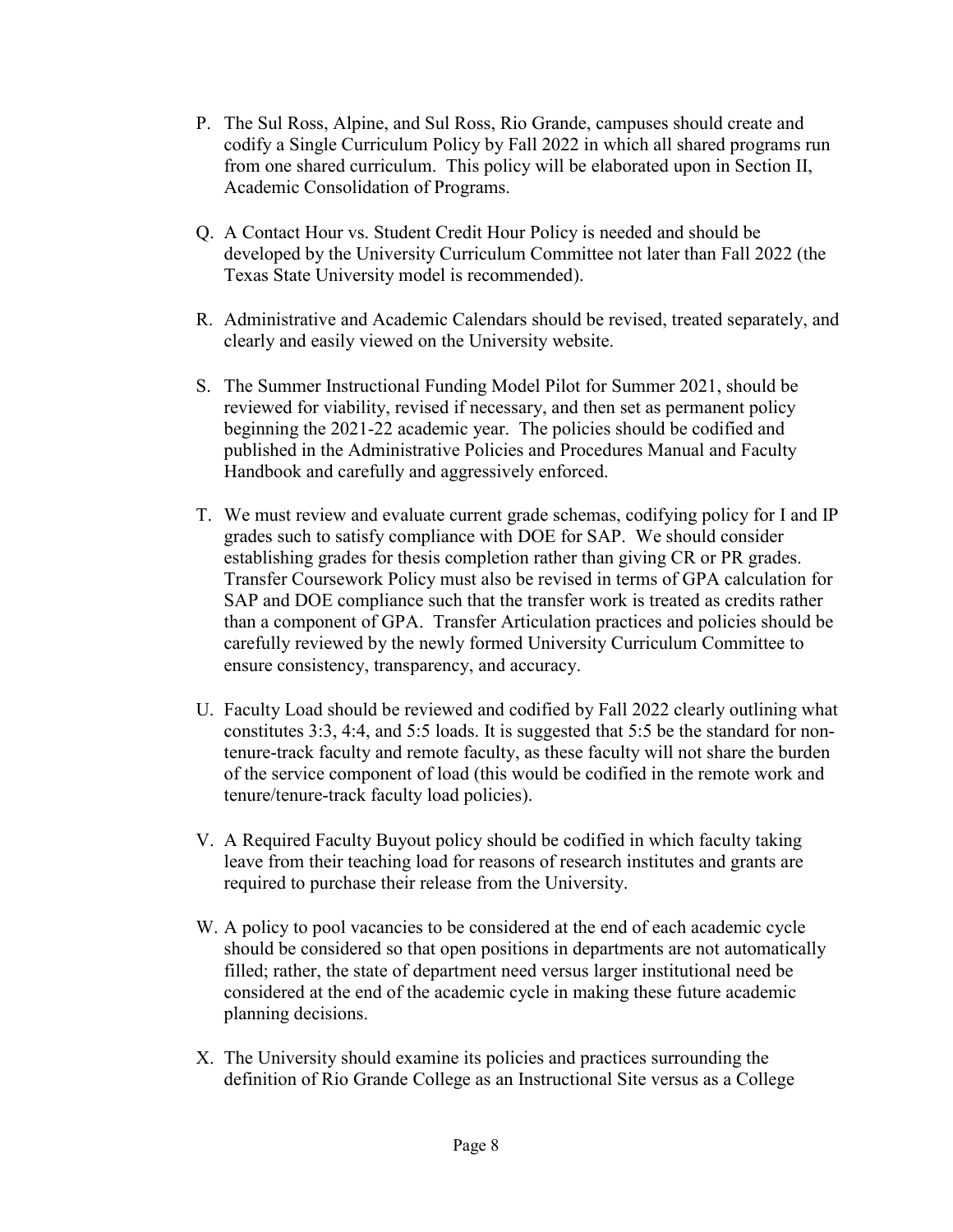based on the expectations expressed in the SACSCOC 2018 Reaffirmation of Accreditation. (one member offers reservations)

- Y. The University should create a minimal syllabus standards template that permanently articulates required items and with fields for faculty to add information specific to discipline.
- Z. The University should create a level of transparency and training for Chairs and Deans in which the policies and reasonings for policy making/decisions are best understood in order to create a culture of academic and fiscal responsibility.

## **II. Academic consolidation of programs.**

- A. Consolidating programs across and between campuses can achieve various benefits, including cost savings and program growth. Fully realized consolidation would include aspects of creating one curriculum (introduced in policy recommendations) by Fall 2022. Equalized tuition across all campuses should take effect by this date, which will create ease in advisement and registration. We recommend creating platforms for instruction similar to the RGC model in which courses are designated with a home campus at one of the four sites and then made available via video instruction. For the 2021-22 cycle, we recommend establishing program co-directors to work in tandem to set one academic schedule (with a focus on successful rotations and avoidance of overlaps), establish shared program activities, create strategic plans and student learning outcomes, and map curricula. The consolidation is a value to students, as they will be made to feel a part of a larger and more robust student body. The value to the University is that it will decrease the number of underperforming programs, according to THECB standards, while also allowing departments to pool faculty, staff, and departmental resources that eventually should lead to a decreasing of needed resources while increasing students. (one member offered reservations; the opinion and response to opinion are offered in addendum)
- B. While it is not an issue that was discussed by the full Committee during retreats, it is the Chair's recommendation that, in the same vein of the consolidating of faculty and programs, the University may wish to consider unifying one full faculty assembly to meet once a semester to vote for representatives to a shared Senate body and discuss desired policy agendas. The Assembly's Senate would be the body to meet monthly with representatives from departments and at-large Colleges and Campuses. This recommendation is based on recommended practices by SACSCOC, especially in the case of SACSCOC's expectation of our consolidated programs by Fall 2022. (one member offered reservations)
- C. It is recommended to create cross-over teaching in appropriate disciplines to reduce redundancy in academic requirements. For instance, business, economics,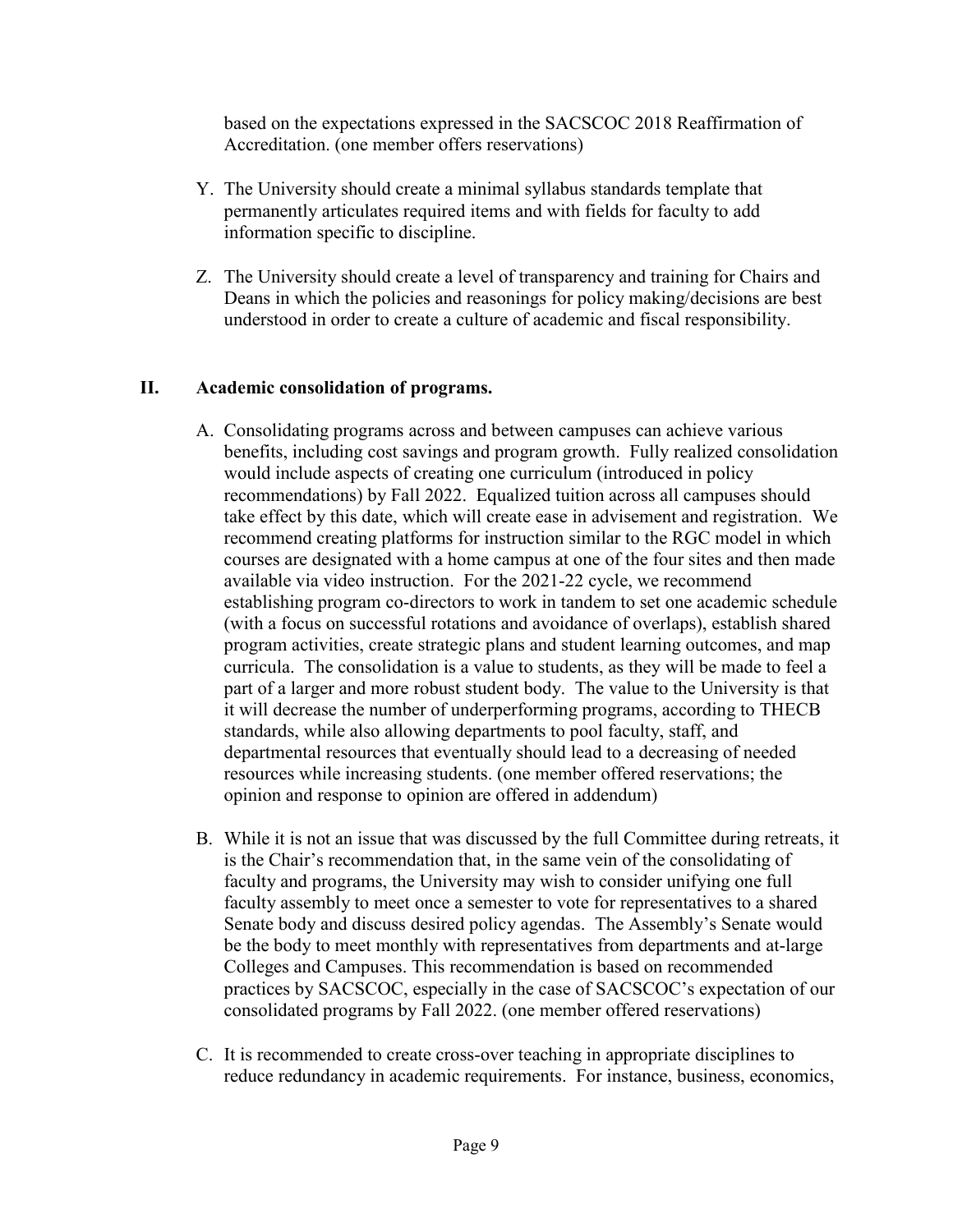and statistics courses could be taught in a manner applicable to multiple disciplines.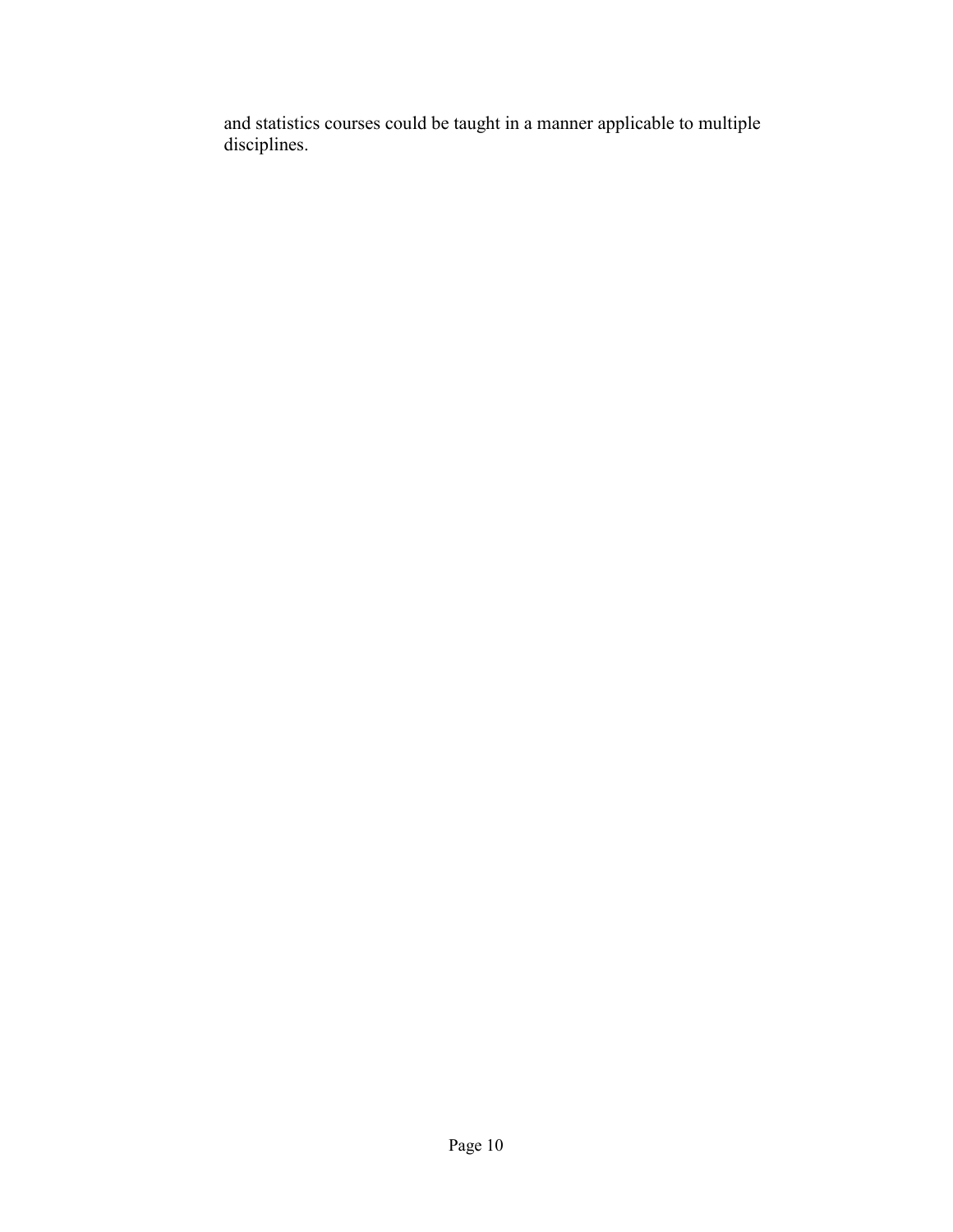#### **III. Academic program exigency resulting in closure or decrease of programs.**

- A. It is recommended that certain programs declare program exigency and reduce or change their current makeup. According to the Association of American University Professors (AAUP), the protocol for releasing faculty under program exigency is to move according to rank and tenure, keeping the most senior tenured faculty member. Released faculty will be given a year's notice, so the decisions must be published and announced within the Academic Year 2021-22 Appointment Letters. For discontinued programs, one faculty will be retained for one year to teach out the Program of Study. Then, further one-year teach-out plans will be established utilizing consortium agreements or adjuncts as necessary. Any students with the likely inability to complete within two years would be advised to another Program of Study.
- B. The programs recommended for exigency necessitating program cutting, decreasing, combining, or freezing of faculty lines include the following (committee vote percentages are noted parenthetically when deemed necessary by the Committee):
	- 1. Chemistry—Release one chemistry faculty line from the Alpine faculty. Create Chemistry as a support program rather than a major. (unanimous recommendation)
	- 2. Spanish—Delete the Spanish program from Alpine and RGC. Release one tenured faculty, one tenure-track faculty, and one lecturer. One tenured faculty retired in 2021. (79% majority recommendation)
	- 3. Fine Arts—Create one Bachelor of Fine Arts degree and delete the Bachelors in Music, Art, and Theatre, as well as the Master of Arts in Art. Decrease the faculty in these programs to one in each discipline, releasing ten faculty lines. (90% majority recommendation)
	- 4. Psychology—Eliminate Master of Arts in Psychology. Freeze the open line in Psychology. (unanimous recommendation)
	- 5. English—Release one tenured faculty (retirement in 2021), one full-time and one ¾-time lecturer. Academic planning with RGC should allow for continued robust instruction. (unanimous recommendation)
	- 6. Agricultural Education—Split the faculty line with education, allowing each program to achieve its programmatic needs with a half-time faculty member. (unanimous recommendation)
	- 7. Biology—Of the four open faculty lines, fill two with tenure-track faculty and freeze the other two and fill with temporary one-year lecturer positions at the Master of Science level. (unanimous recommendation)
	- 8. Nursing—The Nursing Program must become self-sufficient via grants and growth within one year of full licensing or declare program exigency with resulting closure. (unanimous recommendation)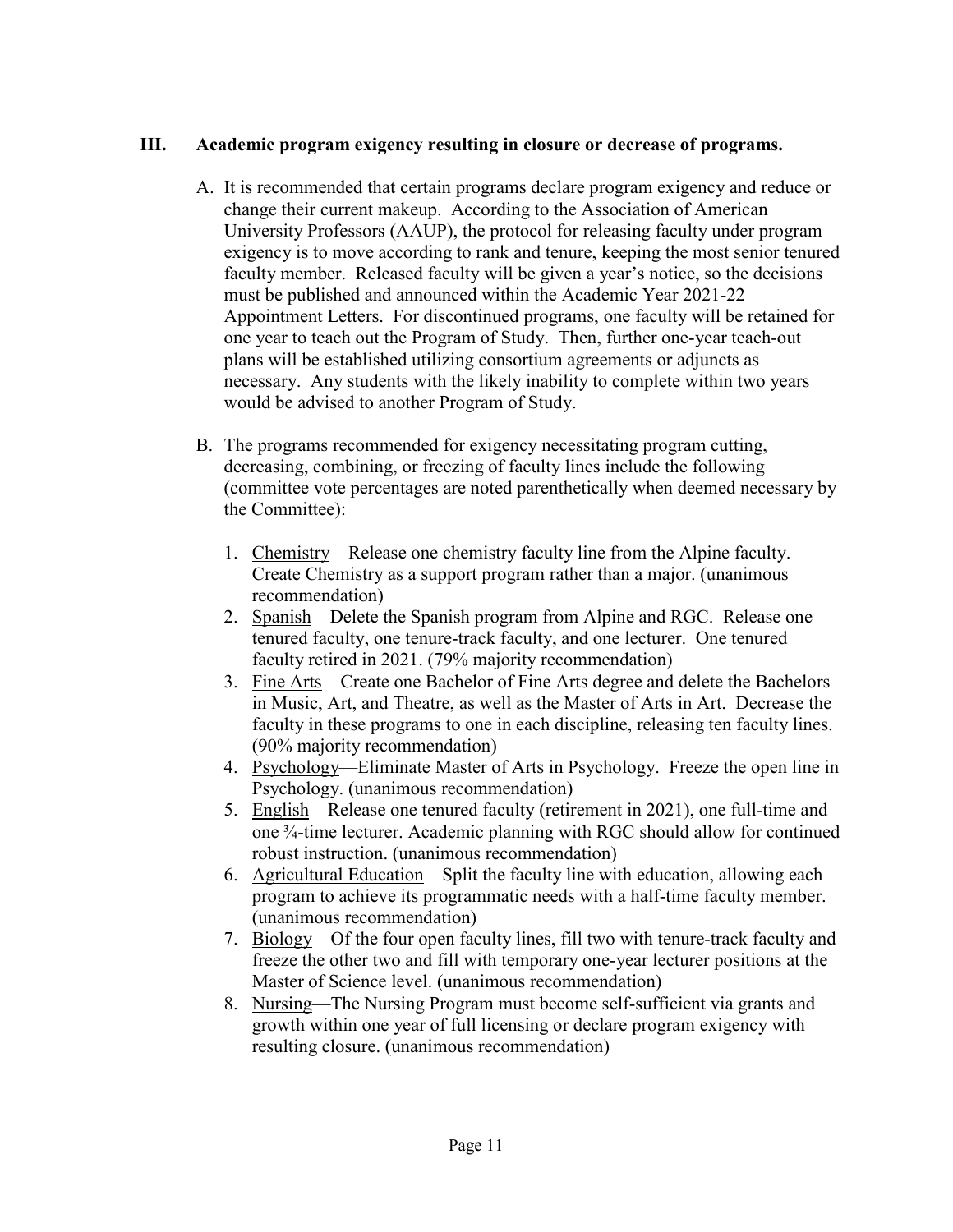#### **IV. Personnel Recommendations**

Beyond the above recommendations, various other personnel issues were discussed and voted on regarding personnel recommendations to achieve immediate cost savings while sound academic planning processes based on above policy initiatives may be realized. They include the following (with vote percentages noted in parenthetical when deemed necessary by the Committee):

- A. Consider further merging of departments—creating concentrations, tracks, emphases, minors and decreasing majors when advisable (recommended above with BFA, as an example).
- B. The Committee recommends encouraging all faculty eligible for retirement to be offered a "Made-whole" retirement plan in which faculty would retire and be hired back for a negotiated period of time at a \$4200/course rate adjunct salary not to exceed 8 courses per year. The course will only be taught if it "makes" at the rate deemed by the institution as constituting a "made" class. Beyond the "Made-whole" contract, the faculty may continue according to the needs of the program. When possible or appropriate to the needs of the program, residency requirements may be waived. (unanimous recommendation)
- C. Reduce course array—Archive any course not taught in the past five years. Strive to achieve programs with less specificity and more general focus appropriate to a university our size and which will allow for fewer faculty whose specialties are so specific to the achievement of overly specific majors.
- D. Require published mapped course rotations that will be reviewed by the Curriculum Committee annually.
- E. Consider creating a single Education Preparation Program for all campuses, thus combining Education and eventually decreasing the number of faculty on all campuses. (one member offered reservation)
- F. Consider needs at all campuses when lines are open to achieve residential balance and equity on all community campuses for faculty representation. If a campus fails to offer residential representation, consider transferring faculty from one campus to another.
- G. Expand Programs of Study [including online] to all campuses to eventually grow recruitment and retention while decreasing faculty. As recommended earlier, immediately require blended programs for advisement, student affairs, curricular mapping and scheduling, and faculty development, readjusting faculty need based on further expansion of blended programs.
- H. Decrease the number of Deans, Chairs, and Program Directors by combining responsibilities as a method to save costs via the administration of the academic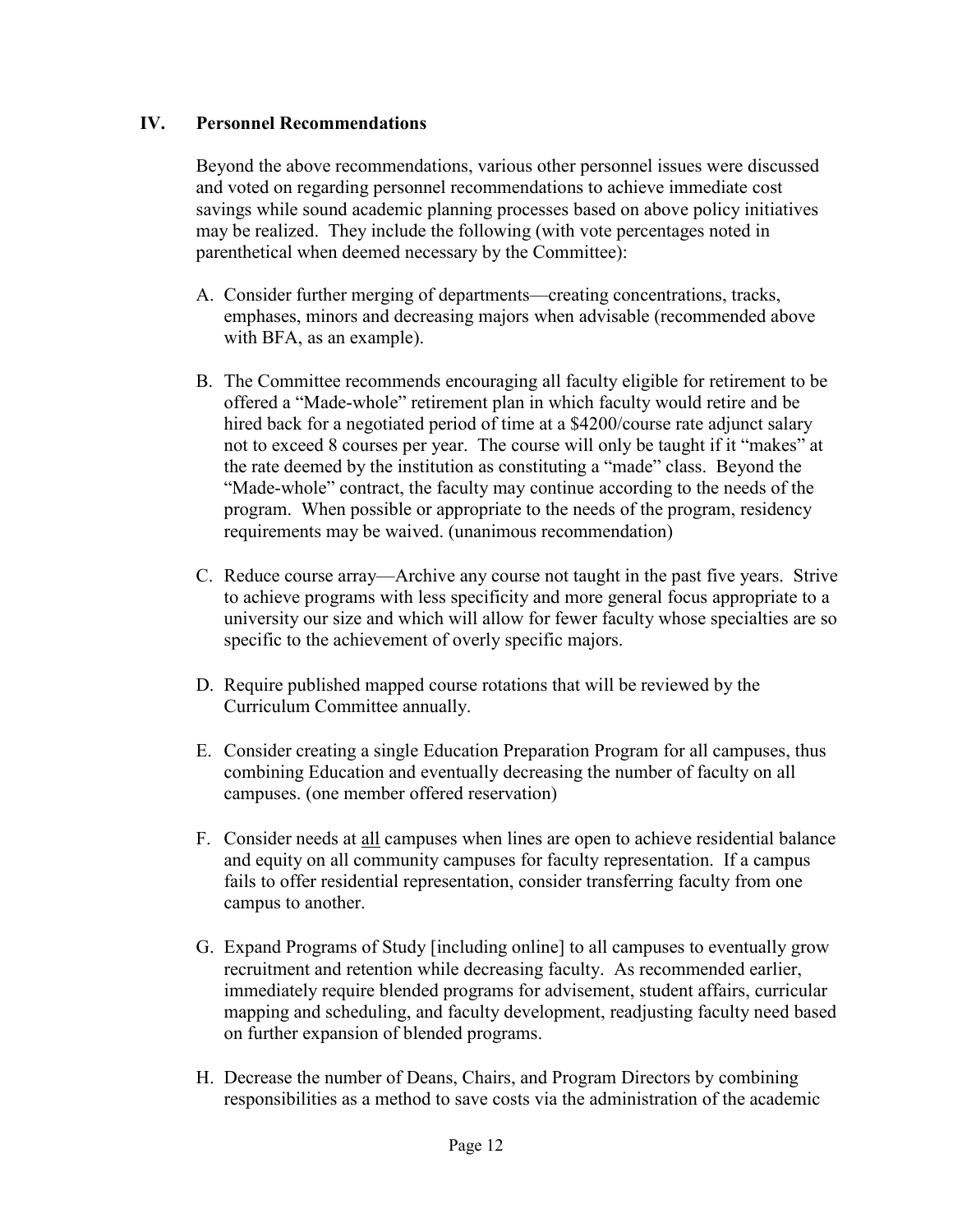side of the university. The initial creation of so many Deans was believed a cost saving initiative, combining full-time faculty with a Dean's stipend. As this has been proved inconsistent with system policy, we now have uneven salary costs at the Dean level. Possible recommendations are combining the Dean of Research and Sponsored Programs with the Dean of Cultural and Educational Resources, the Dean of LASS with the Dean of Graduate Studies, and various Chairs with Directors/Program Directors.

- I. An aspirational goal was set to cut overloads and adjuncts by 75% at the discretion and careful recommendations of the academic Deans, according to programmatic needs and thoughtful academic planning.
- J. Release all non-tenure-track faculty. Programs may appeal to the Executive Cabinet for any reinstating of these lines according to programmatic needs. Filling needs with adjuncts whenever possible is recommended. (95% recommendation)
- K. Formalize any and all course releases into codified and published policies in the Faculty Handbook. Audit and establish protocols for endowments: Endowed faculty figures need to transfer funds meant for faculty salary to the University to pay said salary rather than use for administrative costs at the Centers/Institutes in question. For other releases, codify required criteria – an example would include the number and quality of publications, etcetera, for a research release.
- L. Create a clear and codified policy for how many and at what stage thesis direction constitutes a course release. For instance, would this mean five students and only accrue at the semester of the student's completion? This should be clearly published in the Faculty Handbook.
- M. Evaluate all faculty job descriptions to determine programmatic needs to focus future academic planning.
- N. Discontinue Freshman Seminar in its current rendition, which necessitates salaries. Re-work as run by other already salaried areas or as a component of Lobo Days.
- O. Reduce the number of librarians or library staff by three. (unanimous recommendation)
- P. Reduce the number of personnel in President's office. (unanimous recommendation)
- Q. Reduce the number of personnel on the communications team. (unanimous recommendation)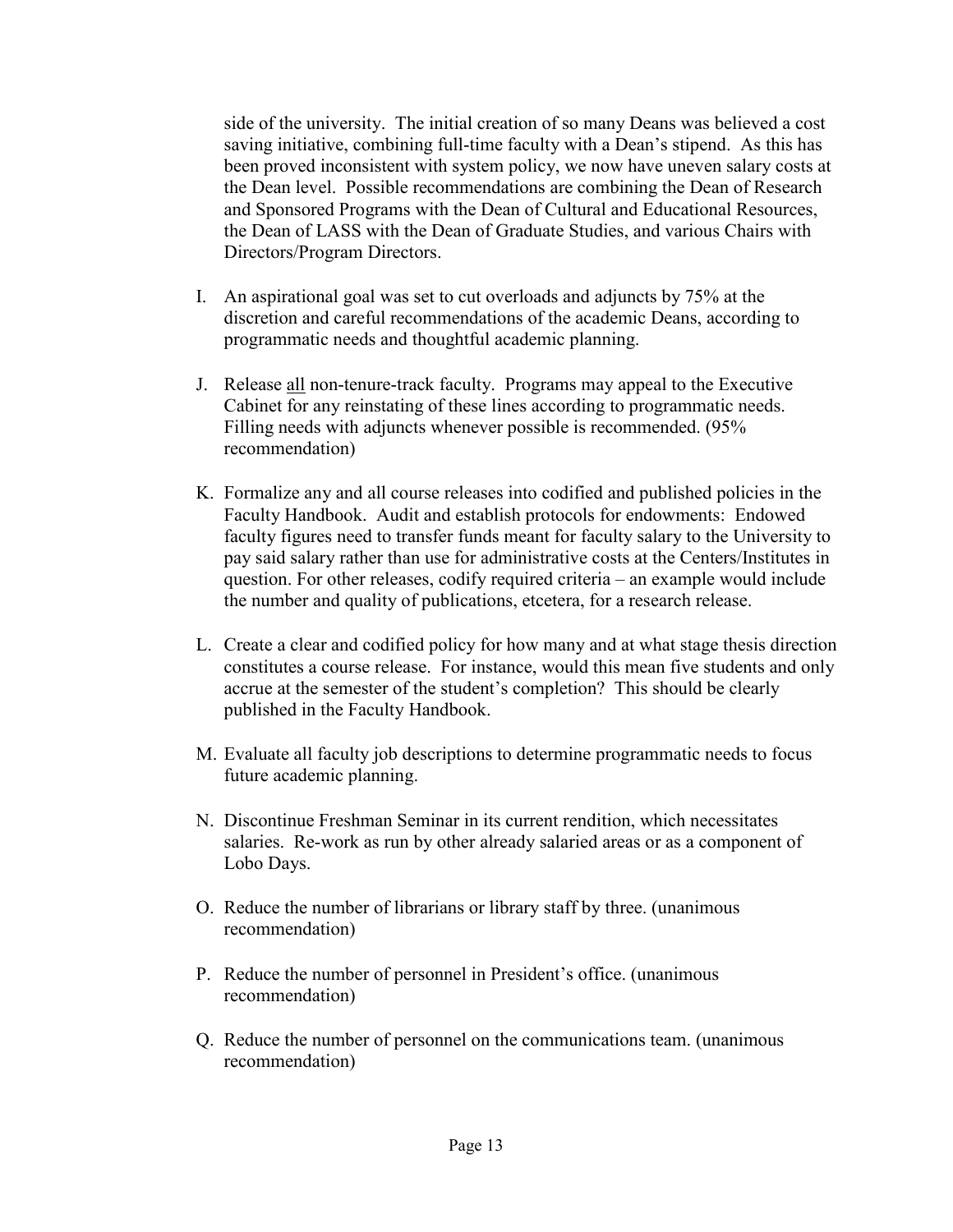- R. Freeze all non-essential positions (e.g. archival librarian, CBBS position). (unanimous recommendation)
- S. Freeze introducing any new non-essential faculty or administrative positions. (unanimous recommendation)

#### **V. Other campus and administrative recommendations arising from the initial charge to committee.**

- A. Consider vocational and technical programs to be re-initiated on the Alpine and RGC campuses. Charge a Committee for creating a model of recommendations for instituting programs for which resources already exist—e.g. welding, OSHA certificates, EMS and other health science training via nursing facilities. Recommended Robert Munoz lead this committee.
- B. Initiate certificate and continuing education opportunities. This may include adding degree certifications programs (e.g. creative writing to an English degree), offering camps such as a summer writers' institute, establishing an enhanced audit figure allowing for a continuing education model to stack into already offered academic courses (e.g. \$500/course versus the current nominal regular audit figure of approximately \$50).
- C. Entities such as museums and research institutes and centers should embark upon a three to five-year plan toward financial self-sustainability. As noted in earlier policy and faculty personnel sections, faculty attached to these entities must buy out their salary components focused on the entity apart from University instructional load, as University salaries are considered tuition-based and should not pay for non-instructional salaries such as those. (unanimous recommendation)
- D. Minimal Indirect Costs (IDC) on Contracts and Grants need to be established so the University receives value compensation for housing and supporting these entities. Review existing policy to ensure alignment.
- E. Consider the value of Managed Services Agreements versus in-house administrative staff. What administrative positions and services (e.g. registrar, financial aid) would serve the University more efficiently and effectively if outsourced?
- F. Consider/petition to discontinue San Houston State University outsource agreements such as Bearkat Buy.
- G. Decrease the QEP budget by 75%. It is recommended by the Committee that the QEP should be a mandated idea, an initiative requiring the service of faculty. (unanimous recommendation)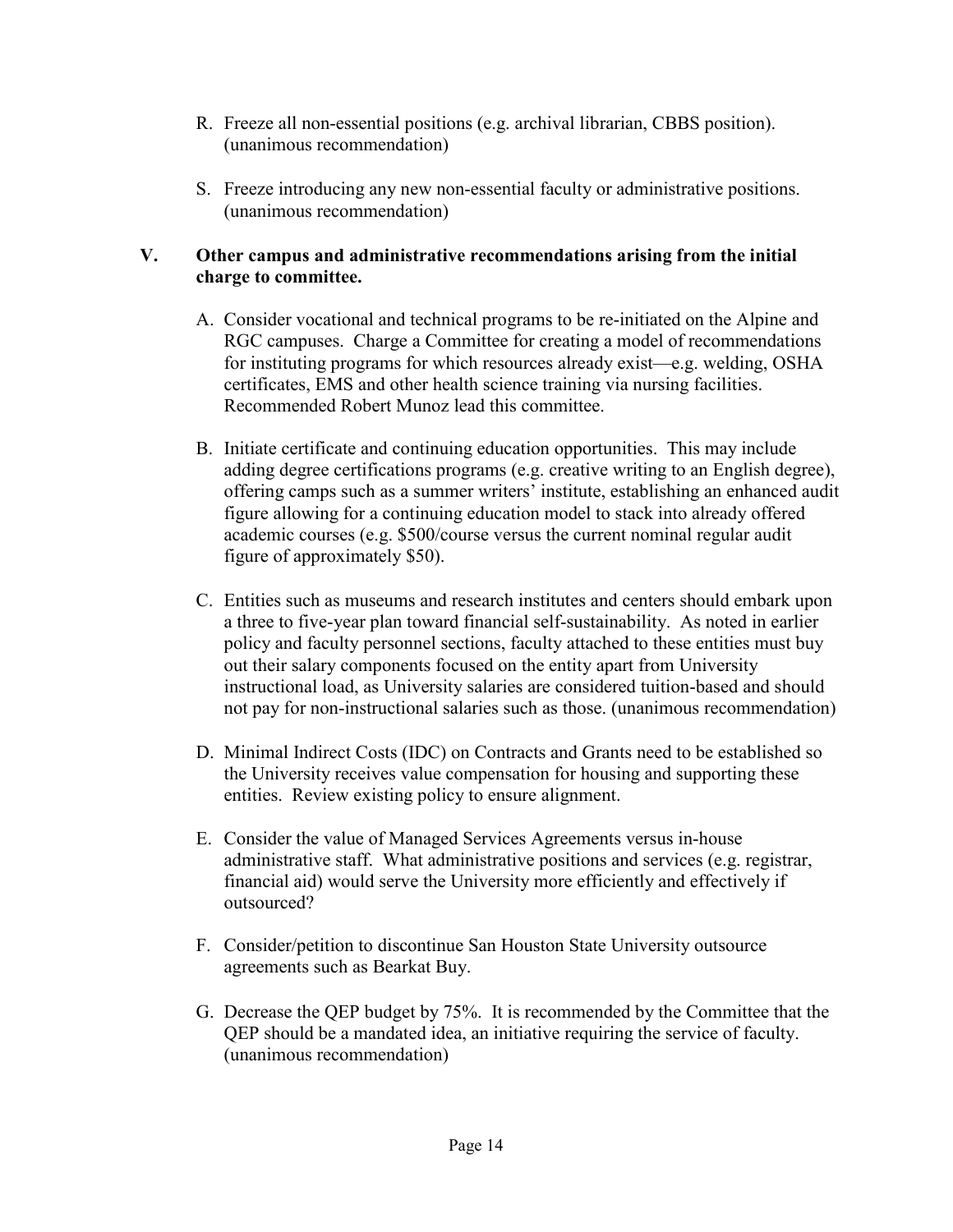- H. Decrease University-wide budgets allowing the departments and areas to selfdetermine areas for cutting, as they know best their needs.
- I. For administrative personnel eligible for retirement, offer a one-time \$300/year-of –service incentive to retire. Then, create SRSU as an LLC so we can, if needed, hire back the personnel as a 1099 contract employee.
- J. Reevaluate Federal Grant Programs as they come up for renewal. Are they offering value to the University's strategic plan and mission versus what they cost us in facility and staff supports? Consider discontinuing.
- K. Expand MOUs to Consortium Agreements, where possible.
- L. Reduce University Fleet.
- M. Remove University programs located at Centennial Building to Alpine campus and rent out that space.
- N. Create Student Affairs at RGC to expand its sense of University identity. Also develop the SRSU brand, presence, and Lobo image more publicly on all three campuses (as well as at Midland and Odessa Colleges) and within the communities.
- O. Hire a campus administrator for SRSU-Eagle Pass to expand its identity.
- P. Consider the potential to outsource University Police Department: Would it save money? What are the pros and cons?
- Q. Close the Child Care Center by August 2021 and consider housing Nursing in this location.
- R. Sell Pierce Clinic.
- S. Consider the future of the Mountainside Dormitory.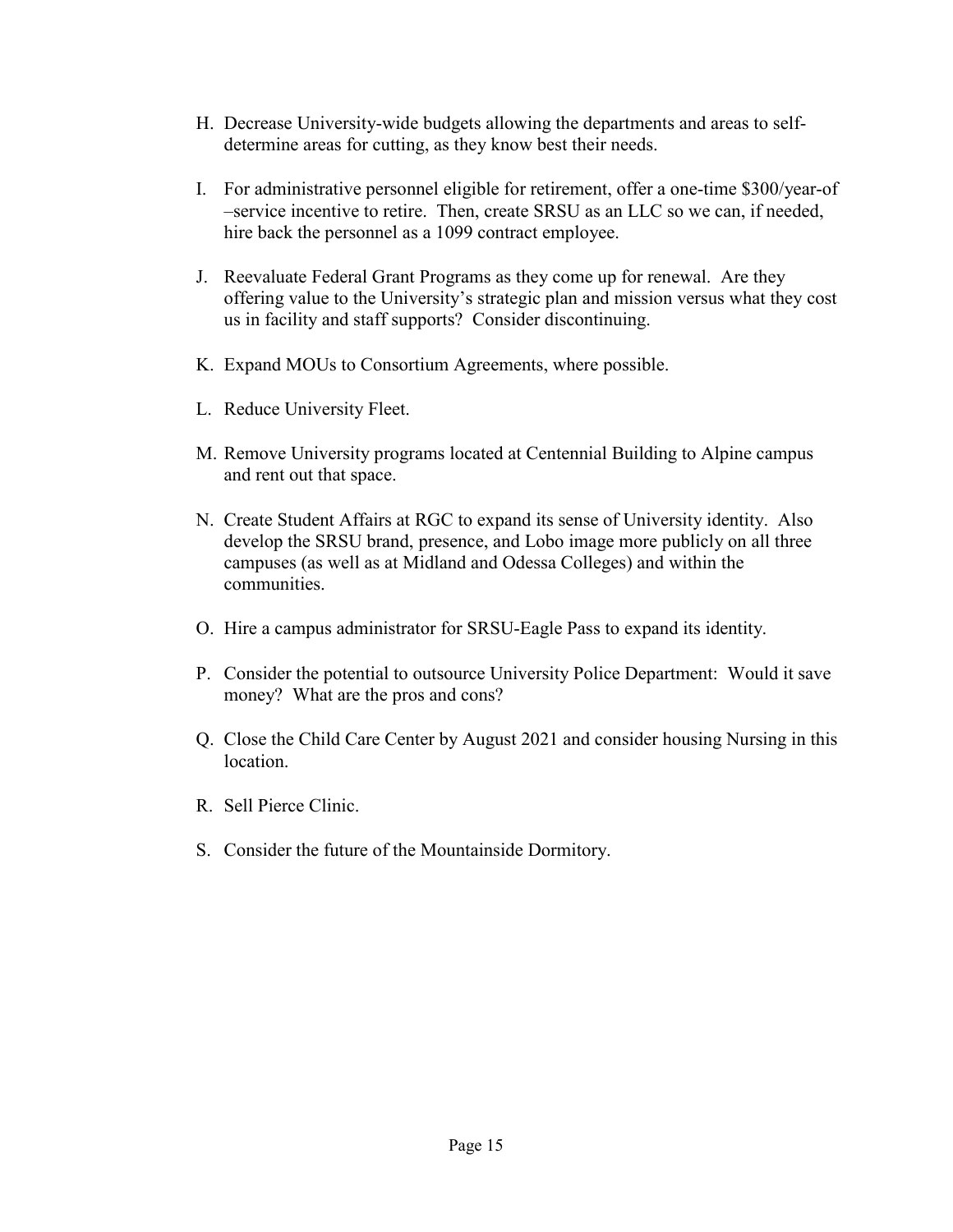# **Conclusion**

The Committee agreed the process of the Academic Planning Committee deliberations, while difficult, proved invaluable to its members' better understanding the intrinsic tie between academic and fiscal policies and the need of better understandings of the intricacies between the two. With sound policy planning and continued discussion, best practices across the University may be achieved from the bottom up—the goal of any University with shared governance.

The recommendations made were not easy to determine and offer, as often they conflict with what we spiritually believe the intention of the Academy should be—a place of culture, combining the arts with the sciences and humanities. We, as a Committee, wholeheartedly and sincerely support the academic and community-based value of each of the programs we have discussed and recommended for changes in this report; yet, we also acknowledge the University cannot currently function as their sole financial supports while the programs' enrollments fall well short of providing financial self-sustainability. This concept applies to all disciplines across the University. The hope is that, through deliberative pruning, these programs will, indeed, grow in the future; however, this growth must occur organically from a place sustainable from the bases of the University we love.

While our efforts yielded significant corrective actions as recommendations to particular Programs of Study within the Academy, only Spanish studies was recommended for elimination. Ultimately, this Program has not currently or historically been found to be a popular focus of interest for students at the University. Sul Ross is a designated Hispanic Serving Institution (HSI), one which robustly celebrates the Mexican-American culture and heritage inherent in our border locations. The Spanish Club remains one of the most significant student organizations on campus, and Mexican-American Studies courses enjoy stable enrollments; however, this has not translated into enrollment in Spanish language and literature as a popular academic program.

It is hoped the recommendations put forth in this report will allow Sul Ross State University to streamline its academy and administrative support structures with the intent of careful systematic growth. We sincerely and firmly believe the future of Sul Ross remains bright and it will continue developing into the best small public university in Texas.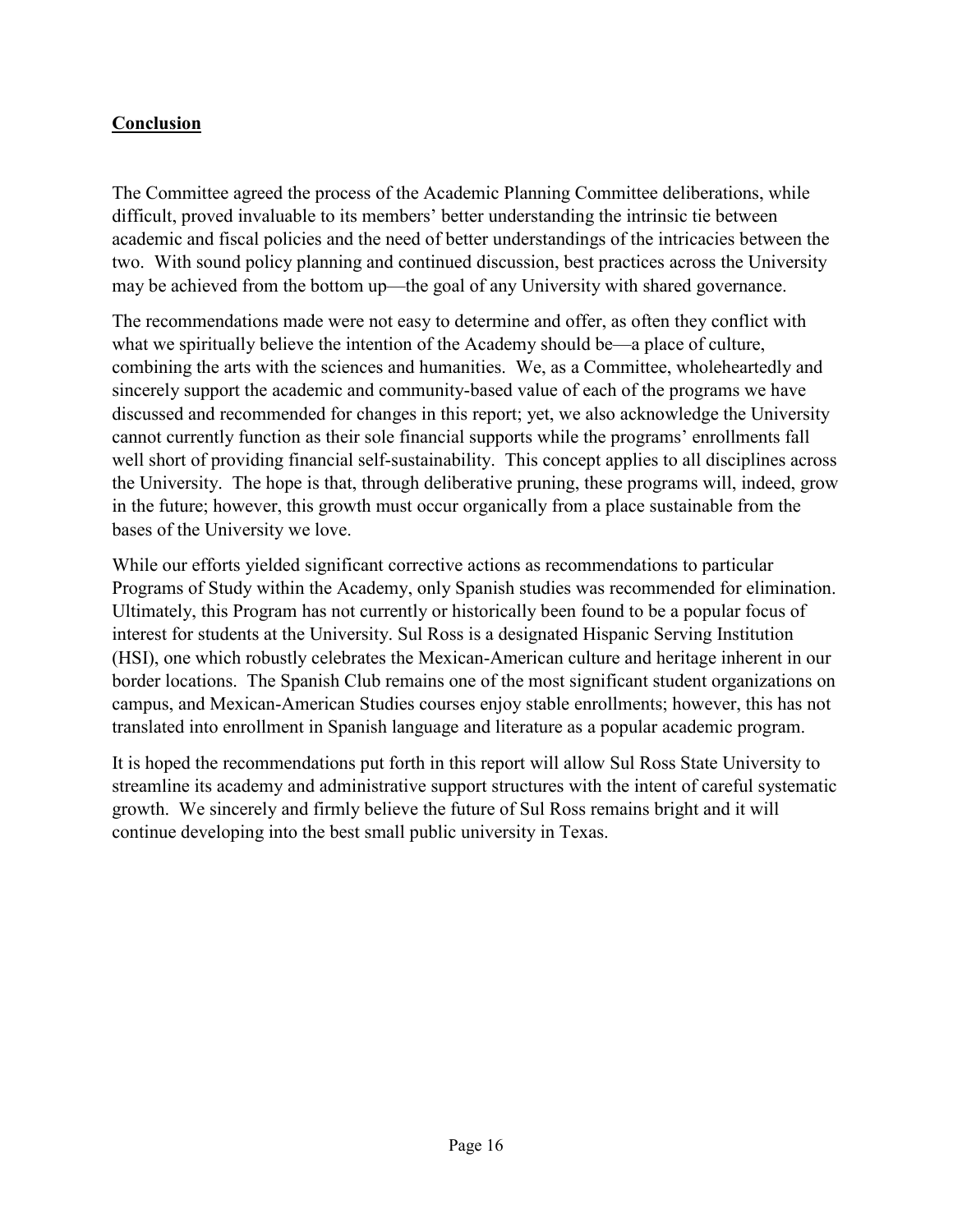Signed on this day, the 8th June 2021,

Laura Payne, Chair

| Oguzhan Basibuyuk       | Eric Busby        | Jimmy Case      |
|-------------------------|-------------------|-----------------|
| James Downing           | Jim Goodman       | Chris Herrera   |
| <b>Matthew Moore</b>    | Miriam Muniz Quiz | Robert Munoz    |
| Patricia Nicosia        | Michael Ortiz     | Galen Privitt   |
| Sarah Roche             | Mark Saka         | Kathy Stein     |
| Mary Elizabeth Thompson | Barbara Tucker    | Bonnie Warnock. |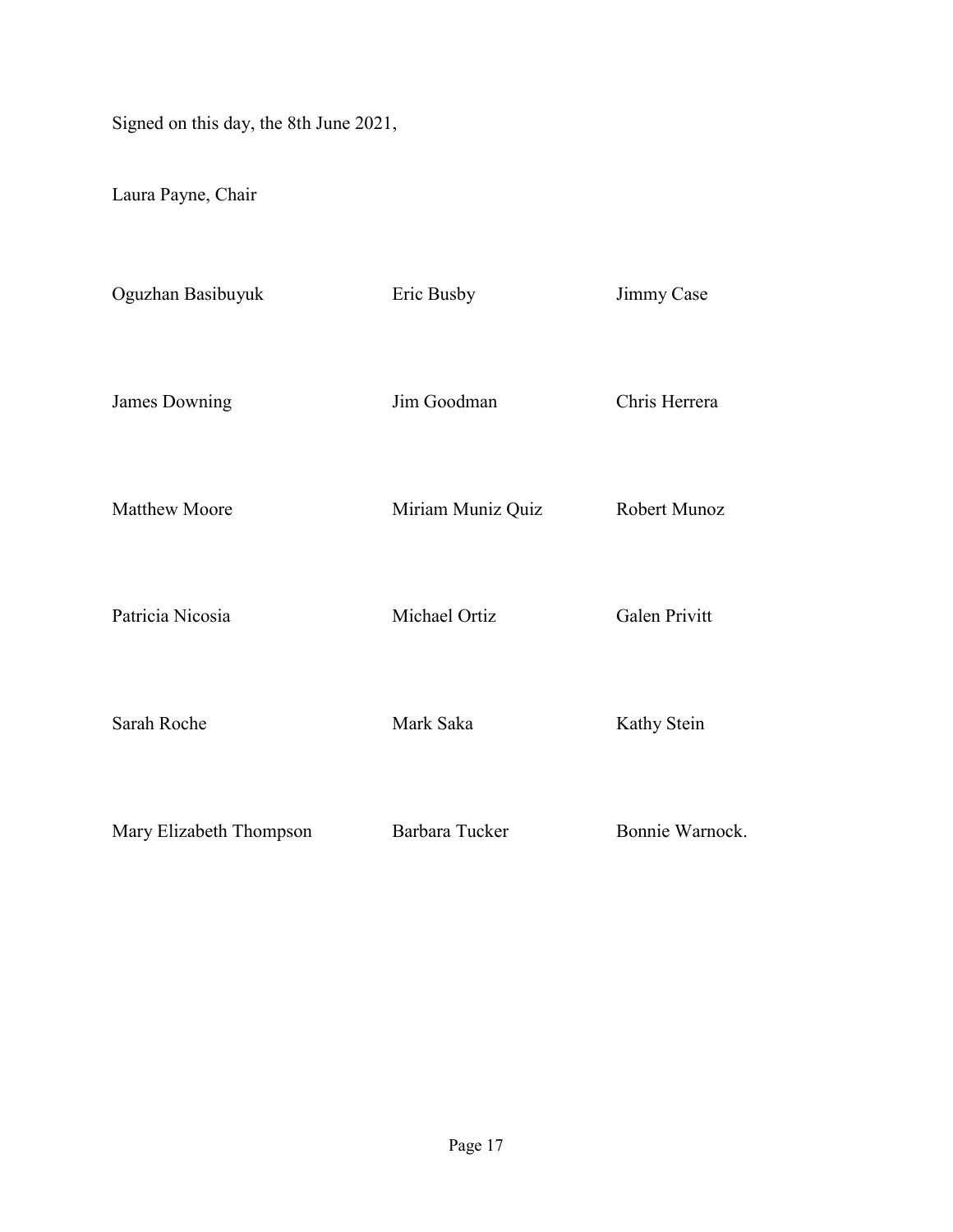#### **Addendum to Report:**

## **Comments of reservation by one member of the Academic Planning Committee.**

One faculty member, in his commentary on the Report, lodged certain long-held reservations regarding, especially, items in Section II. They are presented here, along with responses by the Chair of Committee.

The faculty member commented that he did not remember motions and votes on some of the items about which concerns were voiced. The report clearly notes that percentages are offered when specific voting deemed necessary or occurred. Other items, including those cited here and those not specified by the faculty member, were ones discussed and agreed upon as broad consensus. As the consolidation of programs is a SACSCOC mandate, a vote was not deemed necessary.

The faculty member felt a platform was not fully given to discuss some philosophies, as they were not put forth as motions. While the Chair shares the view that open discourse regarding sweeping visions of the Strategic Plan and Mission of the Institution should and will continue (with the hope that the APC reconvene throughout at least the academic year 2021-22 in order to further plan and rebuild the University), it is the contention of the Chair and various other members consulted that all members were given equal and open time to comment on any and all points—at any stage of our several days of discussion. In fact, much of the philosophical reservations elaborated as draft comments to the initial reaction to the Report had been eloquently presented during the final day of the APC retreat in Alpine.

As an academic philosophy, the faculty member holds reservations regarding the practical methodology for consolidation of SRSU's programs, as outlined in Section II, Part A, of the Report. The draft comments are as follows:

"The RGC model does not designate a home campus. Many / most RGC faculty make an effort to rotate among campuses rather than always teaching from one site. Not everyone does this, but when I began work here I was told that the expectation was that I would see all my students face to face on a regular basis. I take this seriously, and I don't think the students are well served when it's neglected. It's hard to imagine doing it fairly with Alpine in the mix.

"What I fear is that, rather than increasing support by bolstering instruction here at the remote campuses, with faculty residing in and teaching from these communities, the university will continue to take the easy way out and offer more and more video courses with no expectation of having instructors in the classroom, which might solve some short-term problems but would be an insult to the students here and fail to capitalize on our great growth potential. I also doubt many students matriculate to the Alpine campus hoping to get video instruction from Uvalde, etc. I fear our whole university [is] merely settling into a new status quo with our new (very low) enrollment, rather than taking advantage of the great opportunities it has.

"There are a host of possible unintended consequences that I would want to debate before subscribing to several of the recommendations in this paragraph. A fairly broad vision is described here. My subscription to it is qualified. I agree with parts and disagree with others. I